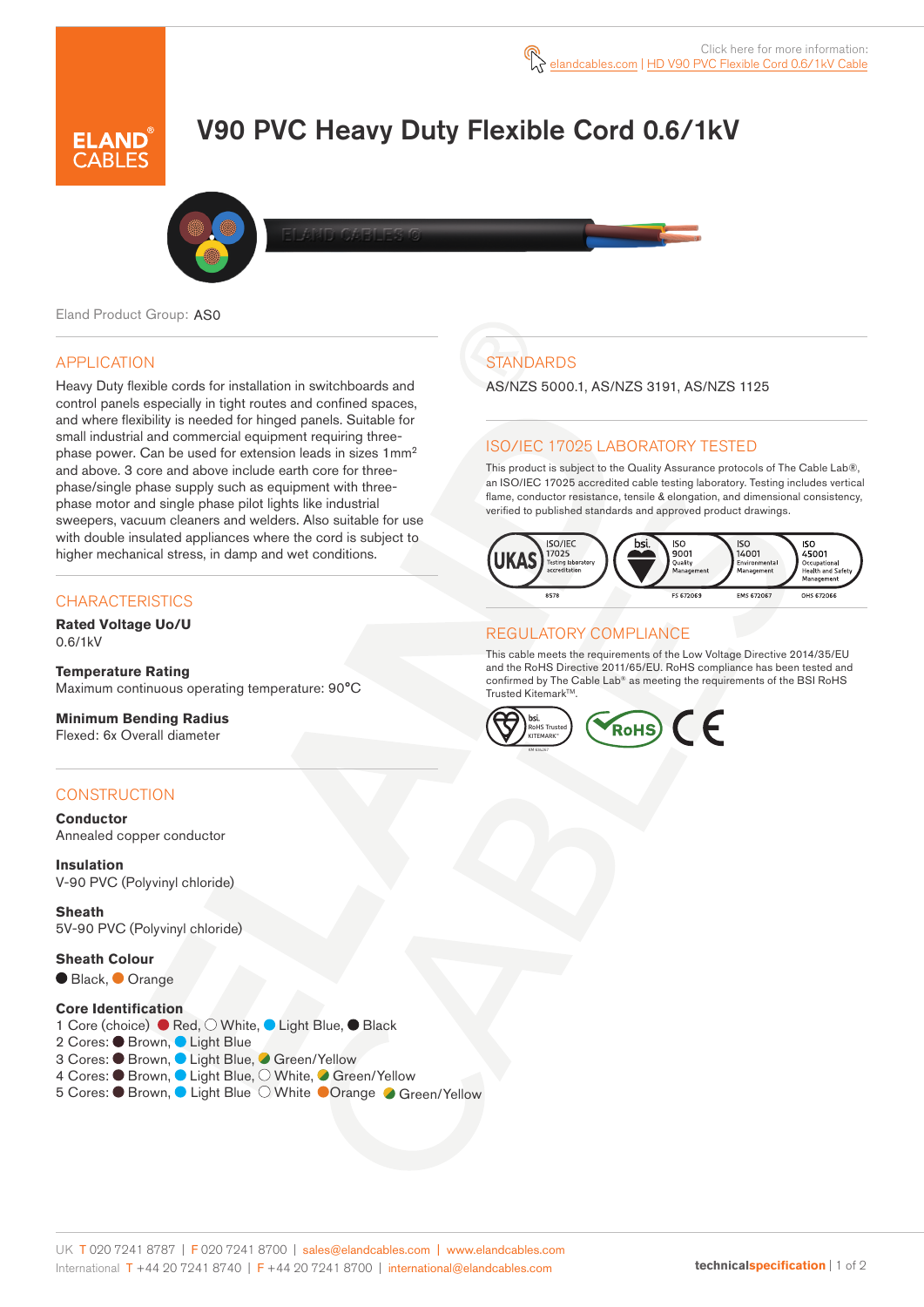## DIMENSIONS

| ELAND PART NO. | NO.OF CORES    | NOMINAL CONDUCTOR<br>SIZE<br>mm | NOMINAL<br><b>INSULATION</b><br><b>THICKNESS</b><br>mm | NOMINAL<br><b>OUTER SHEATH</b><br><b>THICKNESS</b><br>mm | NOMINAL<br>OVERALL<br><b>DIAMETER</b><br>mm | <b>NOMINAL</b><br>WEIGHT<br>kg/100m |  |
|----------------|----------------|---------------------------------|--------------------------------------------------------|----------------------------------------------------------|---------------------------------------------|-------------------------------------|--|
|                |                |                                 | Round without sheath                                   |                                                          |                                             |                                     |  |
| AS060100005**  | 1              | 0.5                             | 0.8                                                    | $\overline{\phantom{a}}$                                 | 2.6                                         | 1.1                                 |  |
| AS060100075**  | $\mathbf{1}$   | 0.75                            | 0.8                                                    |                                                          | 2.8                                         | 1.4                                 |  |
| AS06010010**   | $\mathbf{1}$   | 1.0                             | 0.8                                                    |                                                          | 2.9                                         | 1.6                                 |  |
| AS06010015**   | $\mathbf{1}$   | 1.5                             | 0.8                                                    |                                                          | 3.2                                         | 2.1                                 |  |
| AS06010025**   | 1              | 2.5                             | 0.9                                                    |                                                          | 3.9                                         | 3.3                                 |  |
| AS06010040**   | $\mathbf{1}$   | $\overline{4}$                  | 1.0                                                    | $\overline{\phantom{a}}$                                 | 4.7                                         | $5.5\,$                             |  |
| Round          |                |                                 |                                                        |                                                          |                                             |                                     |  |
| AS060100075**  | $\mathbf{1}$   | 0.75                            | 0.8                                                    | 1.3                                                      | 5.4                                         | 3.8                                 |  |
| AS06010010**   | $\mathbf{1}$   | 1.0                             | 0.8                                                    | 1.3                                                      | 5.6                                         | 4.2                                 |  |
| AS06010015**   | 1              | 1.5                             | 0.8                                                    | 1.4                                                      | 6.1                                         | 5.2                                 |  |
| AS06010025**   | $\mathbf{1}$   | 2.5                             | 0.9                                                    | 1.4                                                      | 6.8                                         | 6.9                                 |  |
| AS06010040**   | 1              | $\overline{4}$                  | 1.0                                                    | 1.5                                                      | $7.7\,$                                     | 9.4                                 |  |
| AS060200075**  | $\sqrt{2}$     | 0.75                            | 0.8                                                    | 1.3                                                      | 8.2                                         | 8.4                                 |  |
| AS06020010**   | $\sqrt{2}$     | 1.0                             | 0.8                                                    | 1.3                                                      | 8.6                                         | 9.3                                 |  |
| AS06020015**   | $\mathbf{2}$   | 1.5                             | 0.8                                                    | 1.5                                                      | 9.5                                         | 12                                  |  |
| AS06020025**   | $\sqrt{2}$     | 2.5                             | 0.9                                                    | 1.7                                                      | 11.2                                        | 17                                  |  |
| AS06020040**   | $\sqrt{2}$     | $\overline{4}$                  | 1.0                                                    | 1.8                                                      | 13                                          | 25                                  |  |
| AS060300075**  | 3              | 0.75                            | 0.8                                                    | 1.4                                                      | 8.8                                         | 10                                  |  |
| AS06030010**   | 3              | 1.0                             | 0.8                                                    | 1.4                                                      | 9.2                                         | 11                                  |  |
| AS06030015**   | 3              | 1.5                             | 0.8                                                    | 1.6                                                      | 10.2                                        | 15                                  |  |
| AS06030025**   | 3              | 2.5                             | 0.9                                                    | 1.8                                                      | 12.1                                        | 21                                  |  |
| AS06030040**   | 3              | $\overline{4}$                  | 1.0                                                    | 1.9                                                      | 13.9                                        | 30                                  |  |
| AS06030060**   | 3              | 6                               | 1.0                                                    | 2.9                                                      | 16.0                                        | 44                                  |  |
| AS0603010**    | 3              | 10                              | 1.0                                                    | 3.1                                                      | 20.5                                        | 69                                  |  |
| AS0603016**    | 3              | 16                              | 1.0                                                    | 3.3                                                      | 24.1                                        | 90                                  |  |
| AS0603025**    | 3              | 25                              | 1.2                                                    | 3.7                                                      | 29.4                                        | 140                                 |  |
| AS0603035**    | 3              | 35                              | 1.2                                                    | 4.0                                                      | 32.5                                        | 181                                 |  |
| AS0603050**    | 3              | 50                              | 1.4                                                    | 4.4                                                      | 37.7                                        | 241                                 |  |
| AS060400075**  | $\overline{4}$ | 0.75                            | 0.8                                                    | 1.5                                                      | 9.8                                         | 12                                  |  |
| AS06040010**   | 4              | 1.0                             | 0.8                                                    | 1.5                                                      | 10.2                                        | 14                                  |  |
| AS06040015**   | $\overline{4}$ | 1.5                             | 0.8                                                    | $1.7\,$                                                  | 11.3                                        | 18                                  |  |
| AS06040025**   | $\overline{4}$ | 2.5                             | 0.9                                                    | 1.9                                                      | 13.3                                        | 26                                  |  |
| AS06040040**   | $\overline{4}$ | $\overline{4}$                  | 1.0                                                    | $2.0\,$                                                  | 15.4                                        | 38                                  |  |
| AS06040060**   | $\overline{4}$ | $6\,$                           | 1.0                                                    | 3.0                                                      | 17.6                                        | 54                                  |  |
| AS0604010**    | 4              | $10$                            | 1.0                                                    | 3.3                                                      | 22.6                                        | 85                                  |  |
| AS0604016**    | 4              | 16                              | $1.0\,$                                                | $3.5\,$                                                  | 26.1                                        | 122                                 |  |
| AS0604025**    | 4              | 25                              | 1.2                                                    | 3.9                                                      | 32.0                                        | 191                                 |  |
| AS0604035**    | 4              | 35                              | 1.2                                                    | 4.2                                                      | 35.3                                        | 246                                 |  |
| AS0604050**    | 4              | 50                              | 1.4                                                    | 4.7                                                      | 41.2                                        | 332                                 |  |
| AS0604070**    | $\overline{4}$ | 70                              | 1.4                                                    | 5.1                                                      | 48.3                                        | 460                                 |  |
| AS0604095**    | 4              | 95                              | 1.6                                                    | 5.7                                                      | 53.3                                        | 577                                 |  |
| AS0604120**    | 4              | 120                             | 1.6                                                    | $6.1\,$                                                  | 60.0                                        | 731                                 |  |
| AS060500075**  | 5              | 0.75                            | 0.8                                                    | 1.6                                                      | 10.8                                        | 15                                  |  |
| AS06050010**   | 5              | 1.0                             | 0.8                                                    | 1.6                                                      | 11.2                                        | 17                                  |  |
| AS06050015**   | 5              | 1.5                             | 0.8                                                    | 1.8                                                      | 12.4                                        | 21                                  |  |
| AS06050025**   | 5              | $2.5\,$                         | $0.9\,$                                                | 2.0                                                      | 14.6                                        | 30                                  |  |
| AS06050040**   | 5              | $\overline{4}$                  | $1.0\,$                                                | 2.2                                                      | 17.1                                        | 46                                  |  |

\* Designates the sheath colour. For each Eland Cables part number replace with the colour code as listed below. e.g. AS060200005BK = 2 core 0.5mm² Black